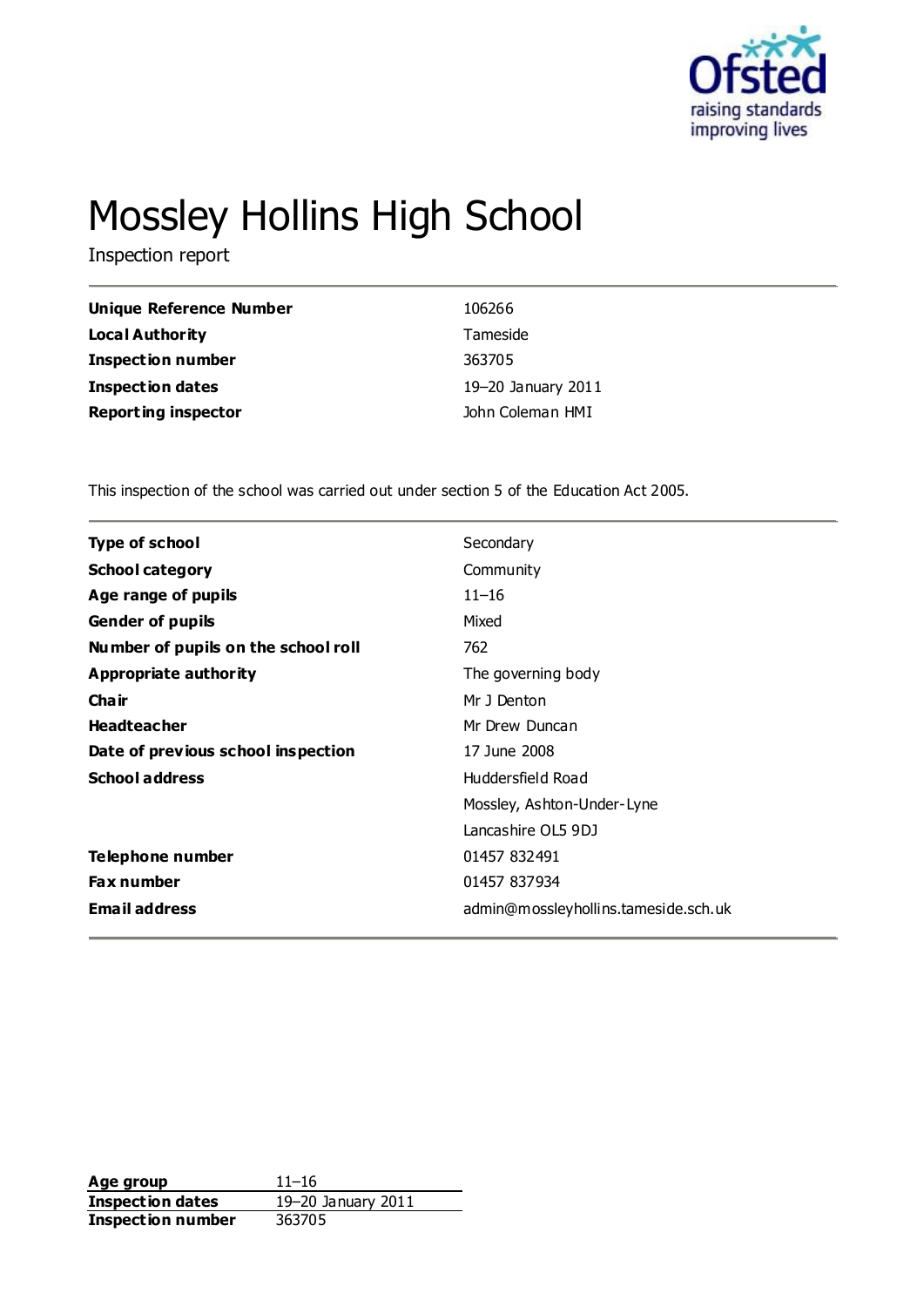The Office for Standards in Education, Children's Services and Skills (Ofsted) regulates and inspects to achieve excellence in the care of children and young people, and in education and skills for learners of all ages. It regulates and inspects childcare and children's social care, and inspects the Children and Family Court Advisory Support Service (Cafcass), schools, colleges, initial teacher training, work-based learning and skills training, adult and community learning, and education and training in prisons and other secure establishments. It assesses council children's services, and inspects services for looked after children, safeguarding and child protection.

Further copies of this report are obtainable from the school. Under the Education Act 2005, the school must provide a copy of this report free of charge to certain categories of people. A charge not exceeding the full cost of reproduction may be made for any other copies supplied.

If you would like a copy of this document in a different format, such as large print or Braille, please telephone 0300 123 4234, or email **[enquiries@ofsted.gov.uk](mailto:enquiries@ofsted.gov.uk)**.

You may copy all or parts of this document for non-commercial educational purposes, as long as you give details of the source and date of publication and do not alter the documentation in any way.

To receive regular email alerts about new publications, including survey reports and school inspection reports, please visit our website and go to 'Subscribe'.

Royal Exchange Buildings St Ann's Square Manchester M2 7LA T: 0300 123 4234 Textphone: 0161 618 8524 E: **[enquiries@ofsted.gov.uk](mailto:enquiries@ofsted.gov.uk)**

W: **[www.ofsted.gov.uk](http://www.ofsted.gov.uk/)**

© Crown copyright 2011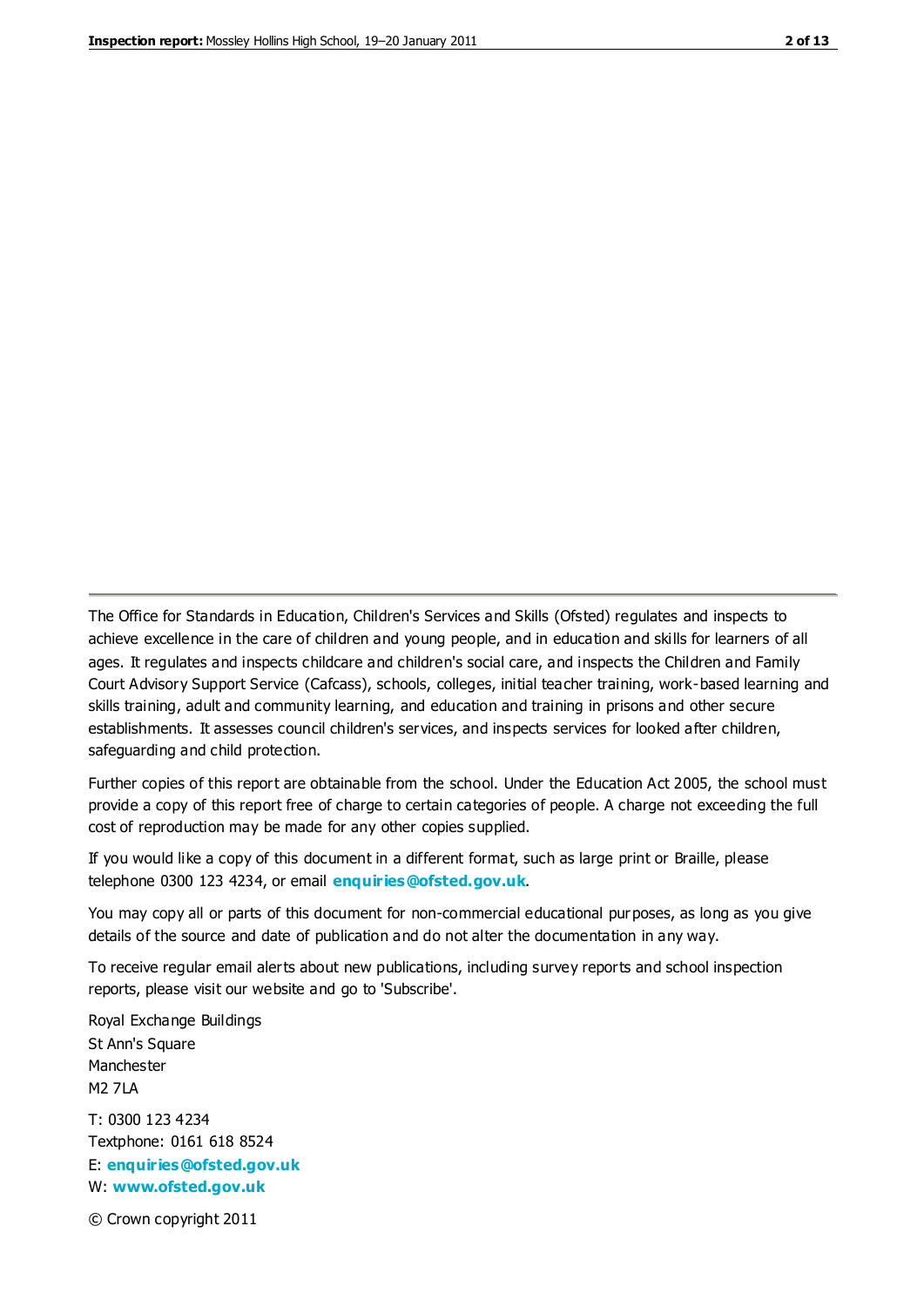# **Introduction**

This inspection was carried out by one of Her Majesty's Inspectors and three additional inspectors. Inspectors observed teaching and learning in 27 lessons taught by 26 different teachers. Meetings were held with governors, senior staff and groups of students. Telephone discussions took place with the School Improvement Partner and representatives of two of the school's partnerships for sport and performing arts. The inspectors observed the school's work, and looked at a range of school documentation, data showing students' attainment and progress, policies, the minutes of the governing body, reports from the School Improvement Partner, safeguarding records and students' work. Questionnaires were scrutinised from a sample of students, staff and from 183 parents and carers.

The inspection team reviewed many aspects of the school's work. It looked in detail at a number of key areas.

- $\blacksquare$  The extent to which the quality of teaching consistently enables students to make good progress in lessons across all subjects in Key Stage 3 and Key Stage 4.
- Are school leaders' plans for improvement resulting in a better curriculum, especially in Key Stage 4, and a sustained rise in the standards attained by students?
- Are there are any differences in the progress made by different groups of students?

# **Information about the school**

This is a smaller than average-sized high school serving a wide geographical area.. The proportion of students known to be eligible for free school meals is around the national average. A lower than average proportion of students speaks English as an additional language. The proportion of students with special educational needs and/or disabilities is below average, and the number who have a statement of special educational needs is below average.

The school has specialist status in the performing arts and sport. It has been granted a number of nationally recognised awards including Investors in People, Artsmark Gold, International School Award and Healthy Schools. A new school building, situated in close proximity to the present site, is scheduled to open in March 2011.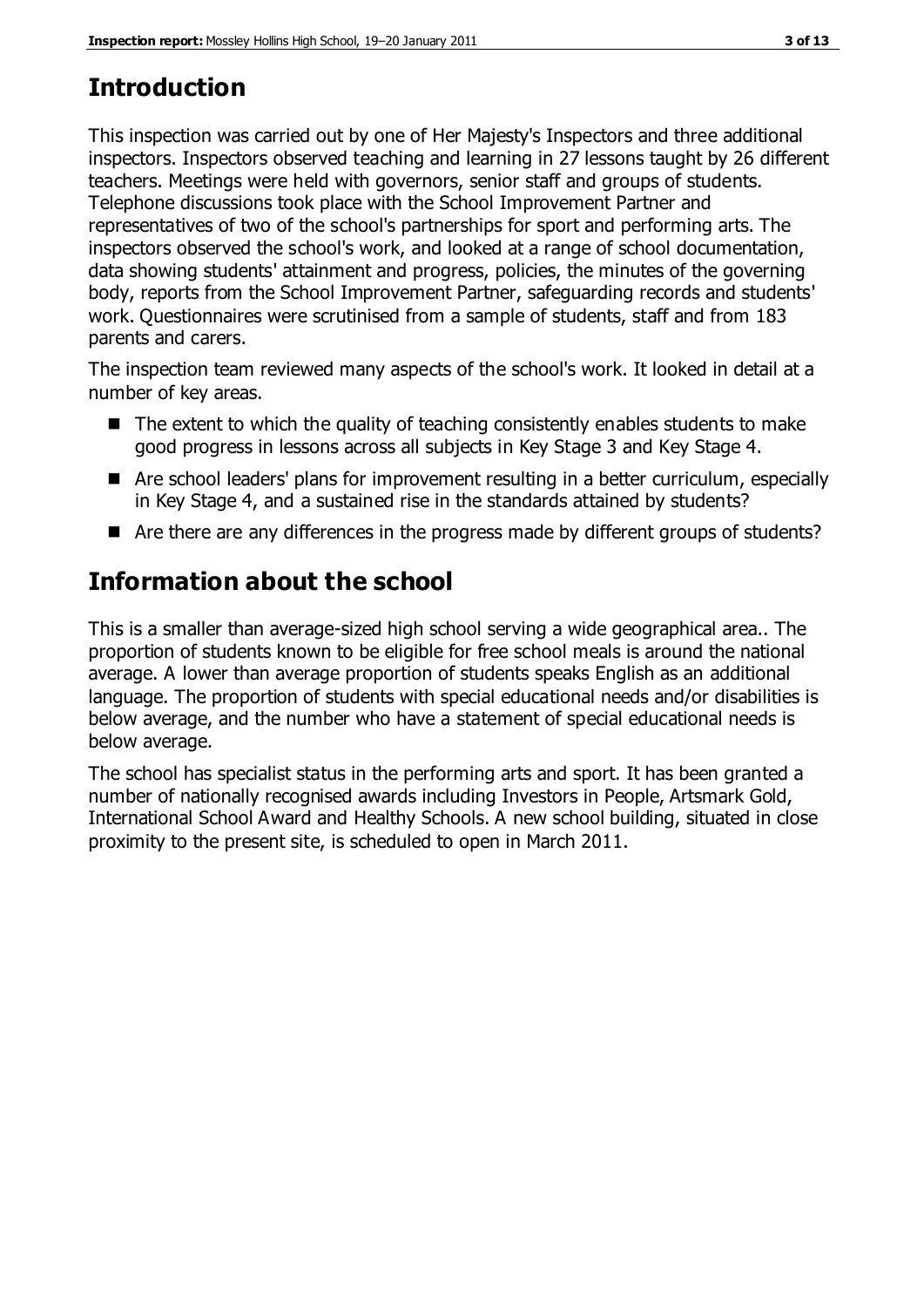# **Inspection judgements**

| Overall effectiveness: how good is the school? |  |
|------------------------------------------------|--|
|------------------------------------------------|--|

#### **The school's capacity for sustained improvement 1**

#### **Main findings**

Mossley Hollins is an outstanding high school. The inspirational leadership of the headteacher, supported exceedingly well by leaders at all levels including the governing body, has established a culture of school improvement which is rapidly increasing students' progress and leads to standards which are above average. Responses from parental questionnaires show overwhelming support for the school's leaders. Overall, students make good progress and attain particularly well in their GCSE examinations. All groups of students make equally good progress. The most recent 2010 provisional results show that more than nine out of ten students achieved five or more  $A^*$  to C grades in GCSE examinations, well above the nationally expected figure. The school's current tracking system reveals that almost every student is on course to achieve this benchmark this year. When English and mathematics are included, the figure is also above that found nationally.

Outstanding capacity to improve is clearly shown by the outcomes of the school's review of the curriculum following the previous inspection, when it was judged to be good. In Key Stage 3, the introduction of interesting themes and topics is supporting improvements to the provision for students to develop their literacy and numeracy skills. School monitoring records show improved rates of students' progress in English and mathematics in Years 7 to 9. In Key Stage 4, exceptional partnership arrangements contribute very effectively to broaden and personalise curriculum options and choices. The school has successfully increased the vocational study options for students. There are many trips, visitors to school and excellent use is made of the local environment which enriches the curriculum and brings it to life for students. Specialist school provision is outstanding; there are high participation rates in these subjects and the results are outstanding.

Rigorous monitoring has been developed to check on the quality of teaching and learning. A structured timetable of lesson observations is carried out by heads of faculty. Combined with a scrutiny of students' work and an evaluation of the data tracking showing their attainment and progress, this accurately informs the school's leaders and identifies the key priorities needed to improve the progress which students make. Leaders have effectively used the outcomes of monitoring to target staff development and support improvement. The result is an improved profile of teaching and learning which is increasingly leading to good and sometimes outstanding progress for students. Some inconsistencies are present in the marking of students' work in some classes. The use of assessment is also sometimes variable and does not always fully inform the match and challenge of activities provided for all students in the class.

### **What does the school need to do to improve further?**

■ Make more effective use of assessment by: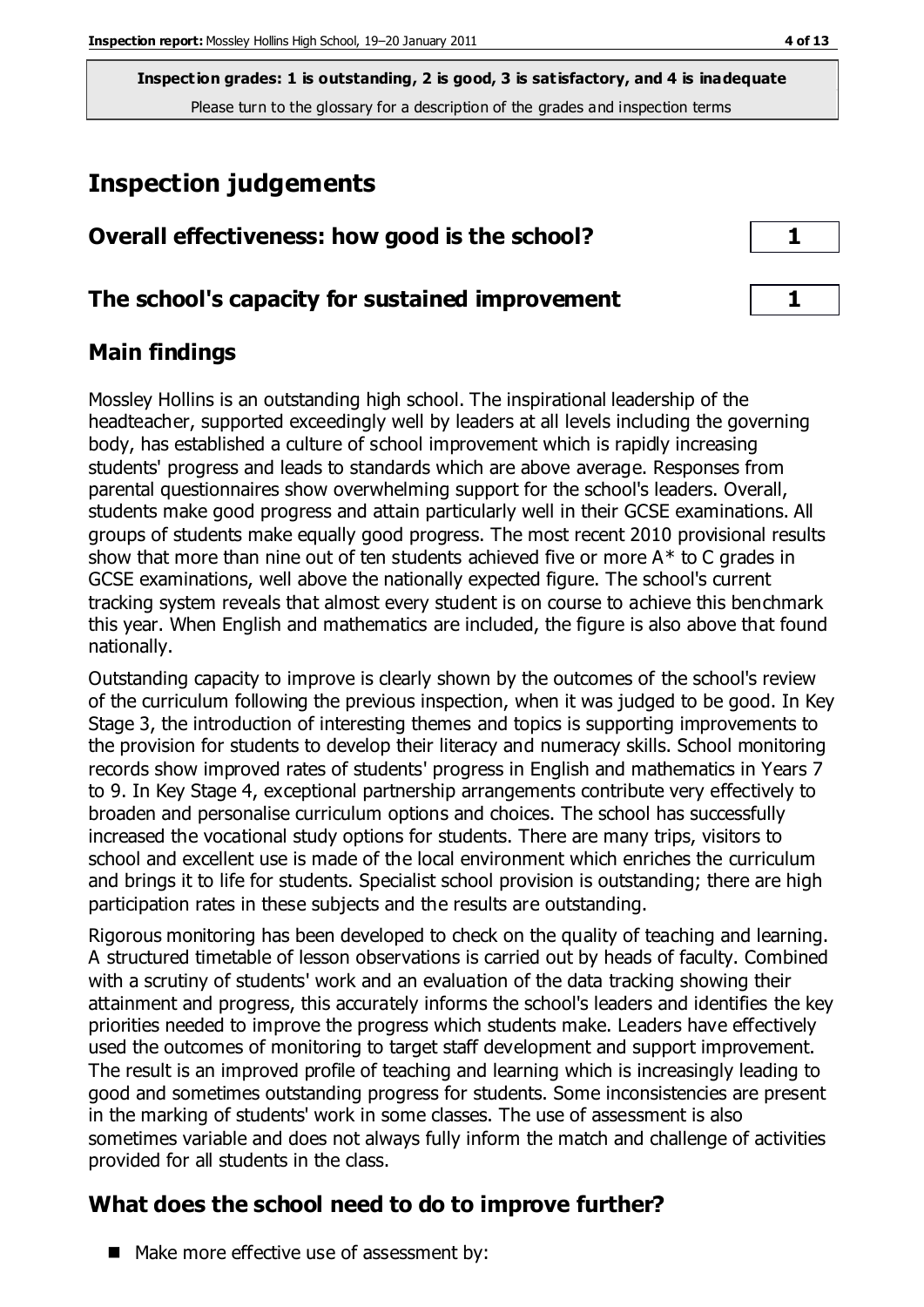- reviewing the school's policy for marking and consistently implementing this in all classes and subjects
- $-$  ensuring that all students are effectively guided about what attainment level they are working at and what they need to do next to improve their work
- improving the consistency of high quality lessons providing challenging activities which are well matched to the varying needs of students.

#### **Outcomes for individuals and groups of pupils 1**

Students enter Year 7 with broadly average attainment. Due to good quality teaching and learning and an outstanding curriculum, students make good progress and reach standards which are above average by the end of Year 11. The rate of progress is increasing and attainment is rising as shown by the external examination results in 2010 and by the current data tracking in the school. In lessons seen by inspectors students made good and occasionally outstanding progress. All groups of students achieve well including those with special educational needs and/or disabilities.

Students enjoy learning. Teachers have very high expectations of students' behaviour which is outstanding and there are excellent relationships between staff and students. Students' attendance is outstanding and punctuality has been much improved, in part, due to the new arrangements at the start of the day when lessons begin immediately. Students are keen to do well; they listen attentively, keep on task, cooperate with each other and work studiously. In almost all lessons observed, students responded well to teachers' questions; they were enthusiastic and showed a strong desire to improve their skills and knowledge. Students are very well prepared for later life acquiring good literacy, numeracy and computer skills. They develop increasing self-esteem and confidence through regular involvement in the rich variety of social activities offered to them in school. International links with a number of countries enable students to develop their understanding of other cultures.

Students show an excellent awareness of personal safety and talk knowledgeably about internet safety. They make an outstanding contribution to their school and local community. For example, some students are members of the anti-sexual bullying or anticyber bullying groups. Other students are town council representatives or local authority academy leaders. Many students have enjoyed opportunities to complete study projects in the new school building and work experiences have also been provided. Students' engagement groups working with adult and community teams on the new site were national winners for `Outstanding student engagement in new school design and use.' As a result of these many experiences, students develop outstanding workplace skills.

Students enjoy a wide variety of sporting activities and there are good participation rates for the many extra activities outside of the school curriculum day. The school provides healthy lunches and encourages healthy eating. In the past three years over 30 students have enrolled at the smoking cessation club run at lunchtime. Questionnaire returns from students and parents and carers show that the impact of the school's provision is good. There is a small minority of students who do not fully embrace the school's efforts to ensure they lead a healthy lifestyle.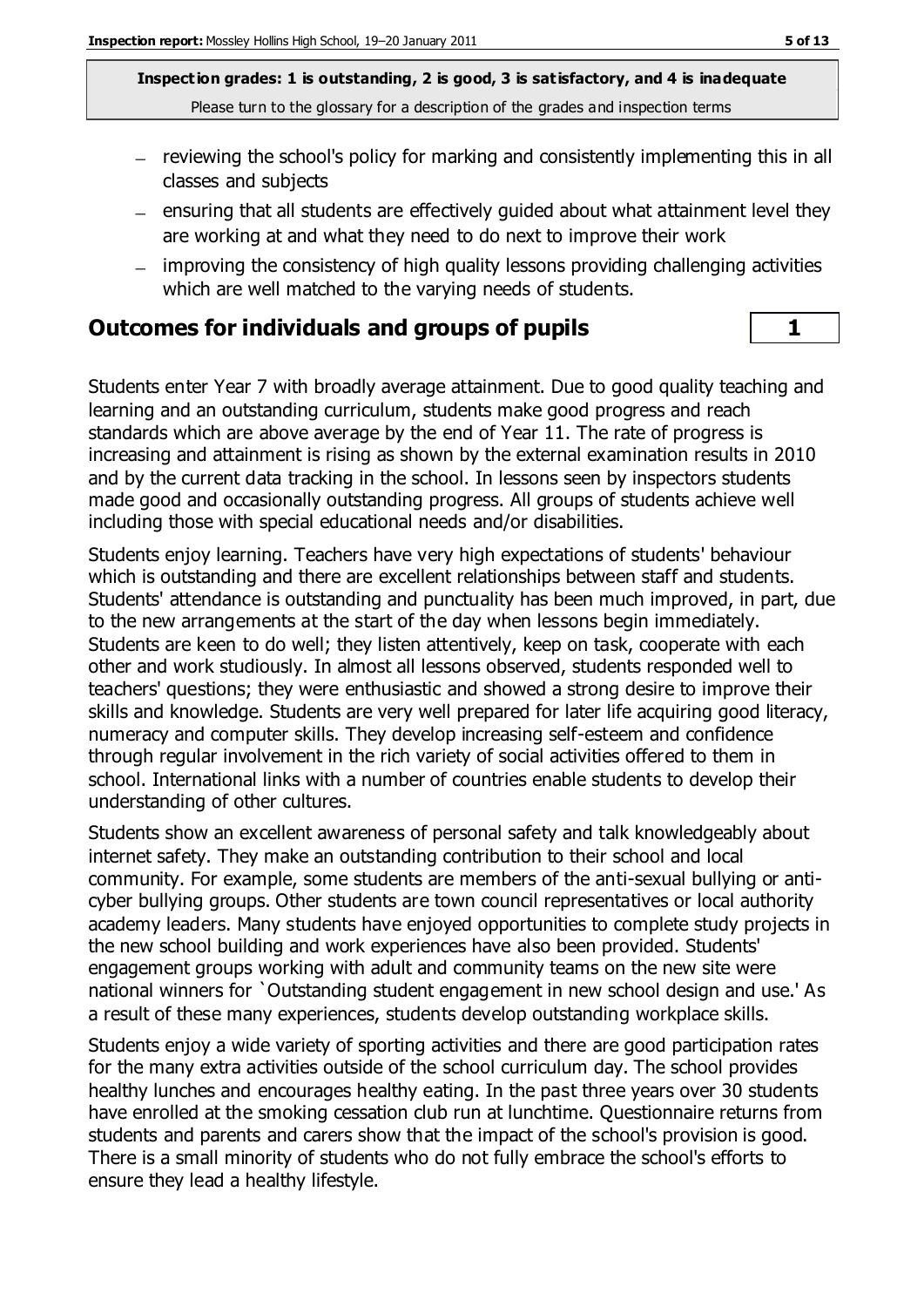# **Inspection grades: 1 is outstanding, 2 is good, 3 is satisfactory, and 4 is inadequate**

Please turn to the glossary for a description of the grades and inspection terms

These are the grades for pupils' outcomes

| Pupils' achievement and the extent to which they enjoy their learning                                                     | $\overline{\mathbf{2}}$ |
|---------------------------------------------------------------------------------------------------------------------------|-------------------------|
| Taking into account:<br>Pupils' attainment <sup>1</sup>                                                                   | 2                       |
| The quality of pupils' learning and their progress                                                                        | $\mathfrak{D}$          |
| The quality of learning for pupils with special educational needs and/or disabilities<br>and their progress               | $\overline{2}$          |
| The extent to which pupils feel safe                                                                                      | 1                       |
| Pupils' behaviour                                                                                                         |                         |
| The extent to which pupils adopt healthy lifestyles                                                                       | $\overline{\mathbf{2}}$ |
| The extent to which pupils contribute to the school and wider community                                                   | 1                       |
| The extent to which pupils develop workplace and other skills that will contribute to<br>their future economic well-being | 1                       |
| Taking into account:                                                                                                      |                         |
| Pupils' attendance <sup>1</sup>                                                                                           | 1                       |
| The extent of pupils' spiritual, moral, social and cultural development                                                   | 1                       |

<sup>1</sup> The grades for attainment and attendance are: 1 is high; 2 is above average; 3 is broadly average; and 4 is low

#### **How effective is the provision?**

Most of the teaching and learning observed during the inspection was good. In some lessons it was outstanding and in a small minority it was satisfactory. In the best lessons, teachers' excellent subject knowledge and infectious enthusiasm made good use of time so that learning moved forward at a quick pace and students of all abilities were challenged. In these lessons teachers use very good questioning skills to develop students' understanding and to extend their learning. Strong features of good or better lessons are teachers' demonstration and explanation of key skills and knowledge to be learned. Teachers use the correct terminology and vocabulary consistently so that students acquire good use of the required language in each subject. Teachers know the students well and respond to their needs in lessons so that they are guided and supported very effectively in their learning. Not all teachers use assessment information well enough to ensure that all students are set suitably demanding tasks and activities, which build on their existing knowledge and understanding. Most teachers mark students work regularly with supportive comments. Teachers' marking does not always make enough reference to students' targets or provide sufficient guidance so that students are clear about how to improve their work.

Students say that the curriculum offers them excellent options so that they are able to choose the best subjects for them to study. There is a good mix of traditional subjects and vocational courses. An extended school day enables students to take three separate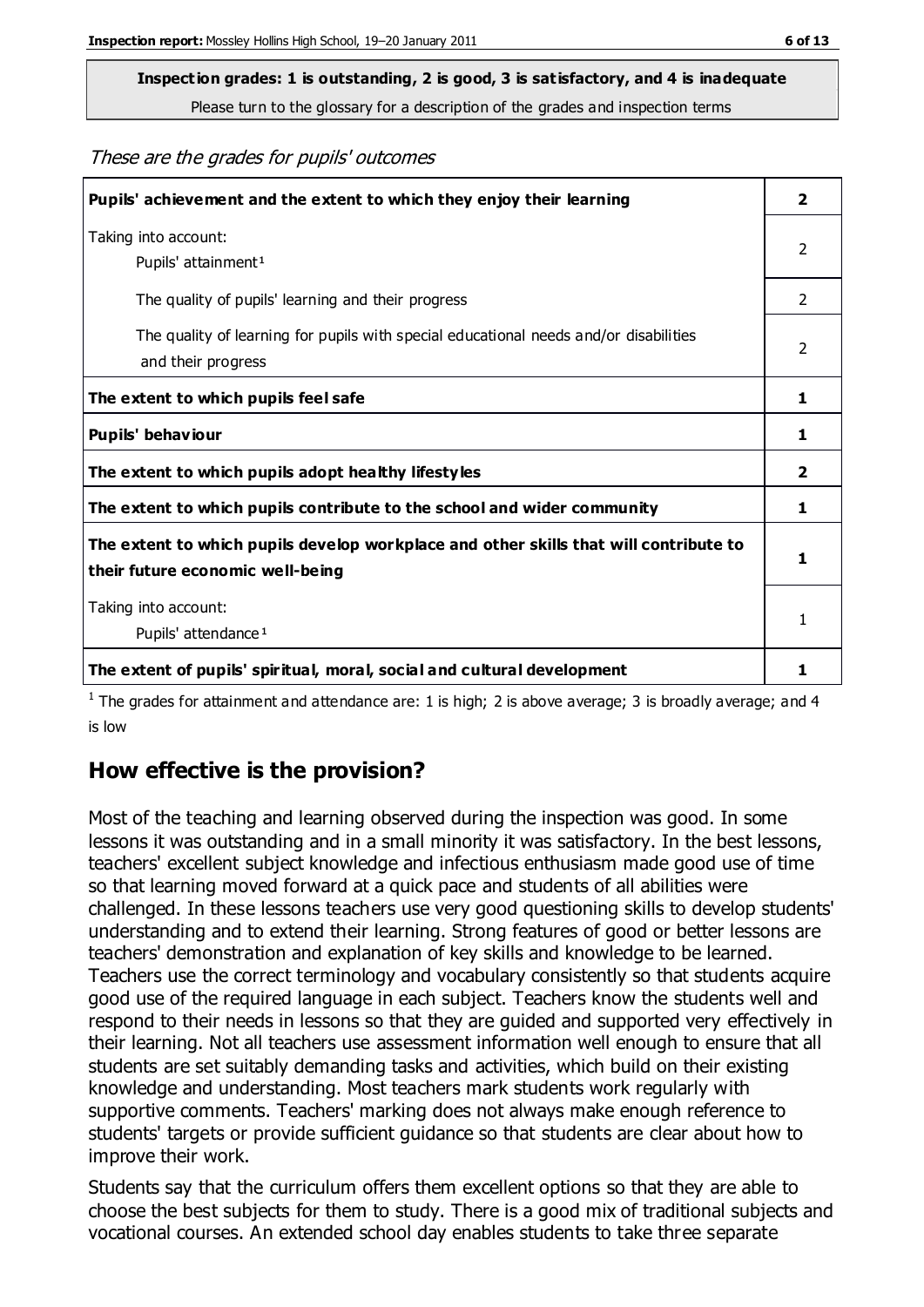sciences. A wide range of accredited courses broadens the core GCSE offer to include National Vocational Qualifications (NVQ) and Award Scheme Development and Accreditation Network (ASDAN). The school's specialist status is used extremely well, providing students with many opportunities. Almost 50% of students are involved in the musical life of the school. Extra-curricular and enrichment activities in music, sport and performing arts attract participation from around 90% of some year groups. Students' achievements across the curriculum are strongly improving. Most subjects show above average attainment levels and some such as in information and communication technology, drama, physical education and music achieve outstanding results in GCSE examinations.

The impact of the school's outstanding provision for students' care, guidance and support, is seen in the exceptional standards of students' behaviour and levels of social skills. This received almost unanimous support in the questionnaire responses from students, parents and carers. Excellent links are in place with external agencies to ensure effective support especially for the most vulnerable students. Transition arrangements are good with feeder primary schools, and students say they were supported well when they transferred at age 11 years. Similarly, students say that the preparation for post-16 education or work is very good. Safeguarding arrangements are outstanding and ensure that students feel safe and free from harm.

| The quality of teaching                                                                                    |  |
|------------------------------------------------------------------------------------------------------------|--|
| Taking into account:<br>The use of assessment to support learning                                          |  |
| The extent to which the curriculum meets pupils' needs, including, where relevant,<br>through partnerships |  |
| The effectiveness of care, guidance and support                                                            |  |

These are the grades for the quality of provision

#### **How effective are leadership and management?**

The headteacher provides inspirational leadership. In partnership with the senior leaders, this ensures that there is no complacency in the school's drive for improvement. Leaders work extremely effectively as shown by the rigorous monitoring and evaluation carried out by faculty heads. This fully informs the senior leaders and the governing body so that they have an accurate view of the school's strengths and areas to improve. The outcome is a trend of improving student progress and rising standards which are above average. The school's leaders are committed to achieving the very highest standards for students in all aspects of school life. For example, the outstanding governing body has ensured that the new school building has been designed with students' learning needs at the forefront of all design considerations.

Excellent attention is given by leaders to ensure the very best safety and care for students. Procedures for safeguarding are thorough and robust ensuring full compliance with all government requirements. Students are confident that school is a safe and supportive environment in which to learn. All staff, supported by senior leaders, are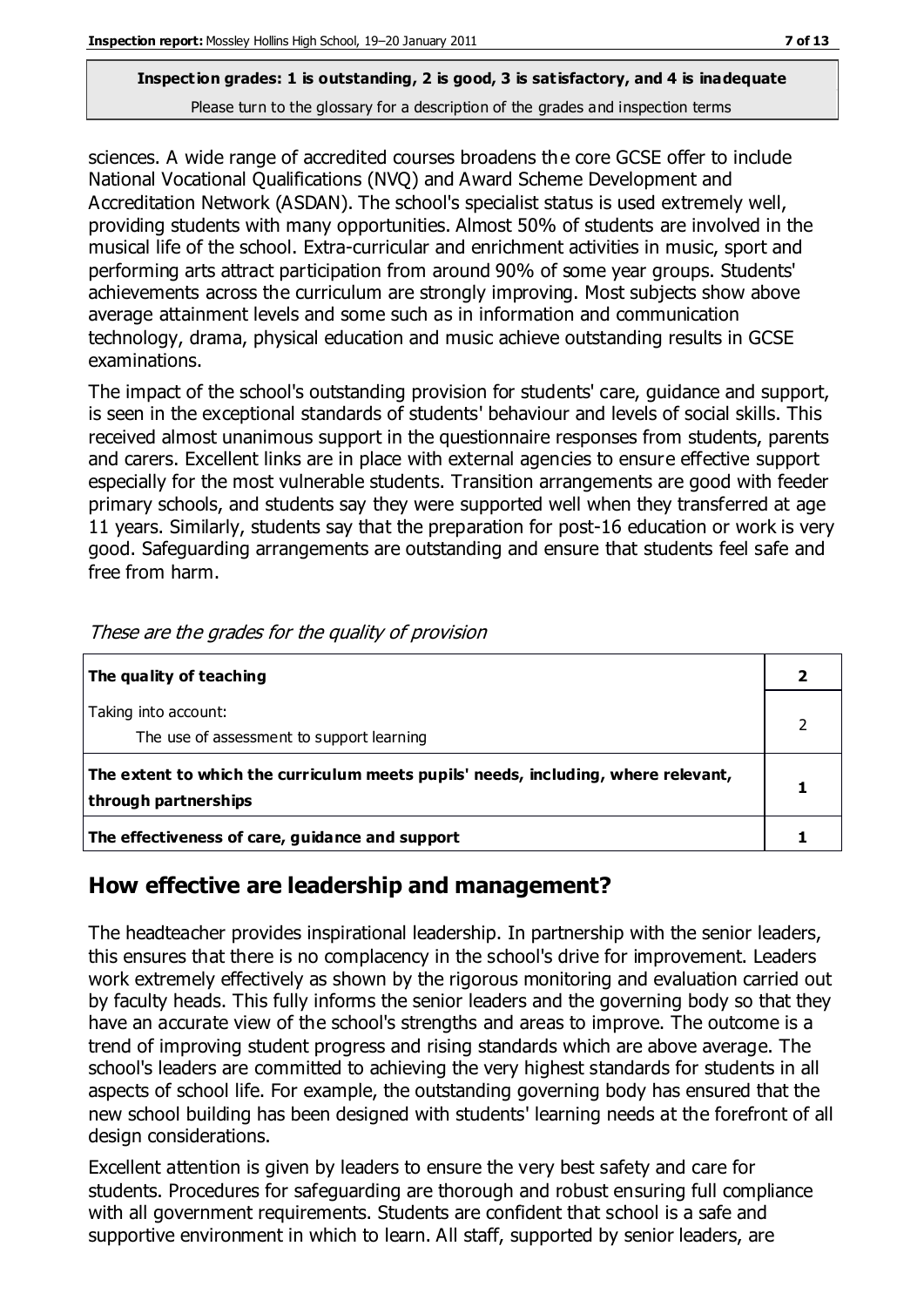effective in promoting equal opportunities for students. The school has successfully targeted any previously underachieving groups so that all students make good progress in their learning. The contribution made by the school to community cohesion is outstanding through the wide ranging involvement of many students. This includes charity work, citizenship initiatives and through the specialist school subjects which offer excellent opportunities for public performance. Several international links extend students' experiences.

These are the grades for leadership and management

| The effectiveness of leadership and management in embedding ambition and driving<br><i>improvement</i>                                                           |   |
|------------------------------------------------------------------------------------------------------------------------------------------------------------------|---|
| Taking into account:<br>The leadership and management of teaching and learning                                                                                   |   |
| The effectiveness of the governing body in challenging and supporting the<br>school so that weaknesses are tackled decisively and statutory responsibilities met |   |
| The effectiveness of the school's engagement with parents and carers                                                                                             | 1 |
| The effectiveness of partnerships in promoting learning and well-being                                                                                           | 1 |
| The effectiveness with which the school promotes equality of opportunity and tackles<br>discrimination                                                           | 2 |
| The effectiveness of safeguarding procedures                                                                                                                     | 1 |
| The effectiveness with which the school promotes community cohesion                                                                                              | 1 |
| The effectiveness with which the school deploys resources to achieve value for money                                                                             |   |

#### **Views of parents and carers**

The overwhelming majority of parents who returned the questionnaires were extremely happy with the school. They are almost unanimous in viewing every aspect of the school as positive. They agree that the school is very well led and managed, students are making enough progress, teaching is good and the school keeps students safe. There were individual comments about some areas such as teachers' marking and inspectors judge that there is some variability and this appears in this report. There were no trends in the extremely small numbers of negative comments. Each criticism, which was offered constructively, was discussed confidentially and anonymously with the headteacher.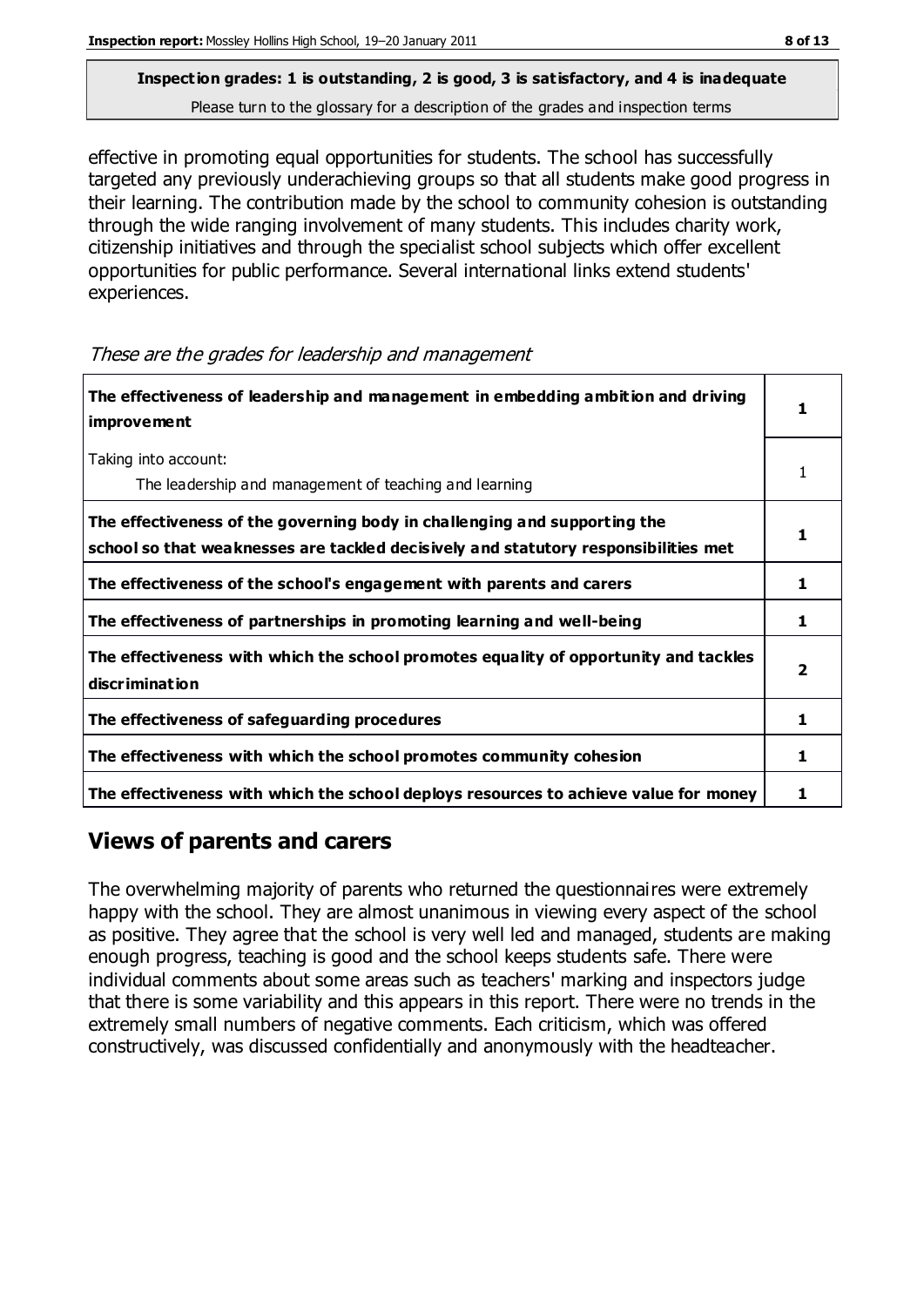#### **Responses from parents and carers to Ofsted's questionnaire**

Ofsted invited all the registered parents and carers of pupils registered at Mossley Hollins High School to complete a questionnaire about their views of the school.

In the questionnaire, parents and carers were asked to record how strongly they agreed with 13 statements about the school.

The inspection team received 183 completed questionnaires by the end of the on-site inspection. In total, there are 762 pupils registered at the school.

| <b>Statements</b>                                                                                                                                                                                                                                       | <b>Strongly</b><br>agree |               | <b>Agree</b> |               | <b>Disagree</b> |                | <b>Strongly</b><br>disagree |               |
|---------------------------------------------------------------------------------------------------------------------------------------------------------------------------------------------------------------------------------------------------------|--------------------------|---------------|--------------|---------------|-----------------|----------------|-----------------------------|---------------|
|                                                                                                                                                                                                                                                         | <b>Total</b>             | $\frac{0}{0}$ | <b>Total</b> | $\frac{0}{0}$ | <b>Total</b>    | $\frac{0}{0}$  | <b>Total</b>                | $\frac{0}{0}$ |
| My child enjoys school                                                                                                                                                                                                                                  | 89                       | 49            | 87           | 48            | 5               | 3              | $\overline{2}$              | $\mathbf{1}$  |
| The school keeps my child<br>safe                                                                                                                                                                                                                       | 96                       | 52            | 84           | 46            | $\overline{2}$  | $\mathbf{1}$   | $\mathbf{1}$                | $\mathbf{1}$  |
| My school informs me about<br>my child's progress                                                                                                                                                                                                       | 98                       | 54            | 79           | 43            | 3               | $\overline{2}$ | 2                           | $\mathbf{1}$  |
| My child is making enough<br>progress at this school                                                                                                                                                                                                    | 99                       | 54            | 76           | 42            | 5               | 3              | $\overline{2}$              | $\mathbf{1}$  |
| The teaching is good at this<br>school                                                                                                                                                                                                                  | 102                      | 56            | 75           | 41            | 3               | $\overline{2}$ | $\mathbf{1}$                | $\mathbf{1}$  |
| The school helps me to<br>support my child's learning                                                                                                                                                                                                   | 74                       | 40            | 97           | 53            | 9               | 5              | $\mathbf{1}$                | $\mathbf{1}$  |
| The school helps my child to<br>have a healthy lifestyle                                                                                                                                                                                                | 52                       | 28            | 115          | 63            | 12              | 7              | $\mathbf{1}$                | $\mathbf{1}$  |
| The school makes sure that<br>my child is well prepared for<br>the future (for example<br>changing year group,<br>changing school, and for<br>children who are finishing<br>school, entering further or<br>higher education, or entering<br>employment) | 88                       | 48            | 83           | 45            | 3               | $\overline{2}$ | $\mathbf 0$                 | $\mathbf 0$   |
| The school meets my child's<br>particular needs                                                                                                                                                                                                         | 93                       | 51            | 81           | 44            | 5               | 3              | $\overline{2}$              | $\mathbf{1}$  |
| The school deals effectively<br>with unacceptable behaviour                                                                                                                                                                                             | 103                      | 56            | 72           | 39            | 3               | $\overline{2}$ | $\mathbf{1}$                | $\mathbf{1}$  |
| The school takes account of<br>my suggestions and concerns                                                                                                                                                                                              | 73                       | 40            | 95           | 52            | 8               | 4              | 1                           | 1             |
| The school is led and<br>managed effectively                                                                                                                                                                                                            | 116                      | 63            | 63           | 34            | $\overline{2}$  | $\mathbf{1}$   | $\mathbf{1}$                | $\mathbf{1}$  |
| Overall, I am happy with my<br>child's experience at this<br>school                                                                                                                                                                                     | 117                      | 64            | 58           | 32            | $\overline{2}$  | $\mathbf{1}$   | 5                           | 3             |

The table above summarises the responses that parents and carers made to each statement. The percentages indicate the proportion of parents and carers giving that response out of the total number of completed questionnaires. Where one or more parents and carers chose not to answer a particular question, the percentages will not add up to 100%.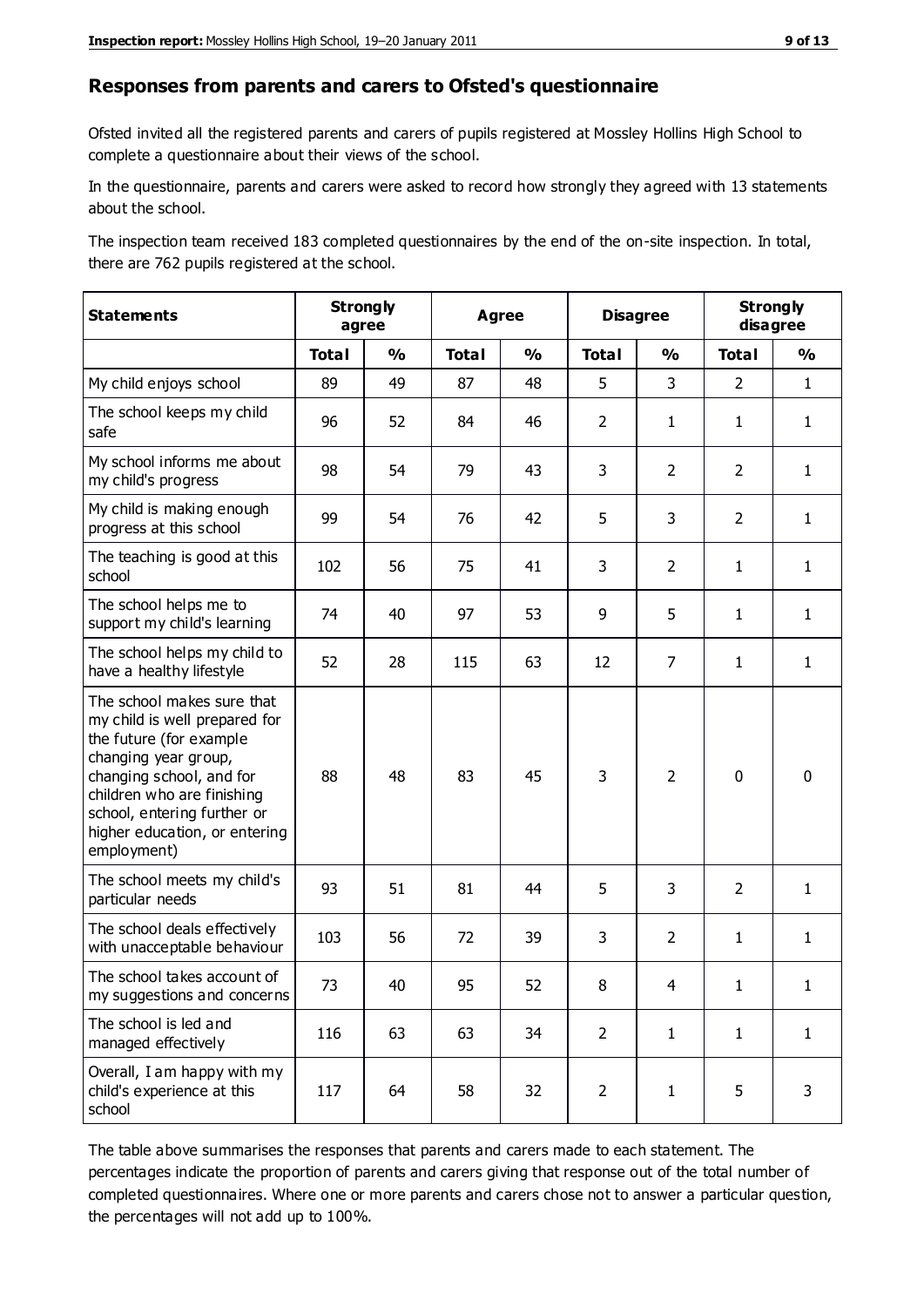## **Glossary**

| Grade   | <b>Judgement</b> | <b>Description</b>                                                                                                                                                                                                            |
|---------|------------------|-------------------------------------------------------------------------------------------------------------------------------------------------------------------------------------------------------------------------------|
| Grade 1 | Outstanding      | These features are highly effective. An outstanding school<br>provides exceptionally well for all its pupils' needs.                                                                                                          |
| Grade 2 | Good             | These are very positive features of a school. A school that<br>is good is serving its pupils well.                                                                                                                            |
| Grade 3 | Satisfactory     | These features are of reasonable quality. A satisfactory<br>school is providing adequately for its pupils.                                                                                                                    |
| Grade 4 | Inadequate       | These features are not of an acceptable standard. An<br>inadequate school needs to make significant improvement<br>in order to meet the needs of its pupils. Ofsted inspectors<br>will make further visits until it improves. |

#### **What inspection judgements mean**

#### **Overall effectiveness of schools**

|                       | Overall effectiveness judgement (percentage of schools) |      |                     |                   |
|-----------------------|---------------------------------------------------------|------|---------------------|-------------------|
| <b>Type of school</b> | <b>Outstanding</b>                                      | Good | <b>Satisfactory</b> | <b>Inadequate</b> |
| Nursery schools       | 59                                                      | 35   | 3                   | 3                 |
| Primary schools       | 9                                                       | 44   | 39                  | 7                 |
| Secondary schools     | 13                                                      | 36   | 41                  | 11                |
| Sixth forms           | 15                                                      | 39   | 43                  | 3                 |
| Special schools       | 35                                                      | 43   | 17                  | 5                 |
| Pupil referral units  | 21                                                      | 42   | 29                  | 9                 |
| All schools           | 13                                                      | 43   | 37                  | 8                 |

New school inspection arrangements were introduced on 1 September 2009. This means that inspectors now make some additional judgements that were not made previously.

The data in the table above are for the period 1 September 2009 to 31 August 2010 and are consistent with the latest published official statistics about maintained school inspection outcomes (see **[www.ofsted.gov.uk](http://www.ofsted.gov.uk/)**).

The sample of schools inspected during 2009/10 was not representative of all sc hools nationally, as weaker schools are inspected more frequently than good or outstanding schools.

Percentages are rounded and do not always add exactly to 100.

Sixth form figures reflect the judgements made for the overall effectiveness of the sixth form in secondary schools, special schools and pupil referral units.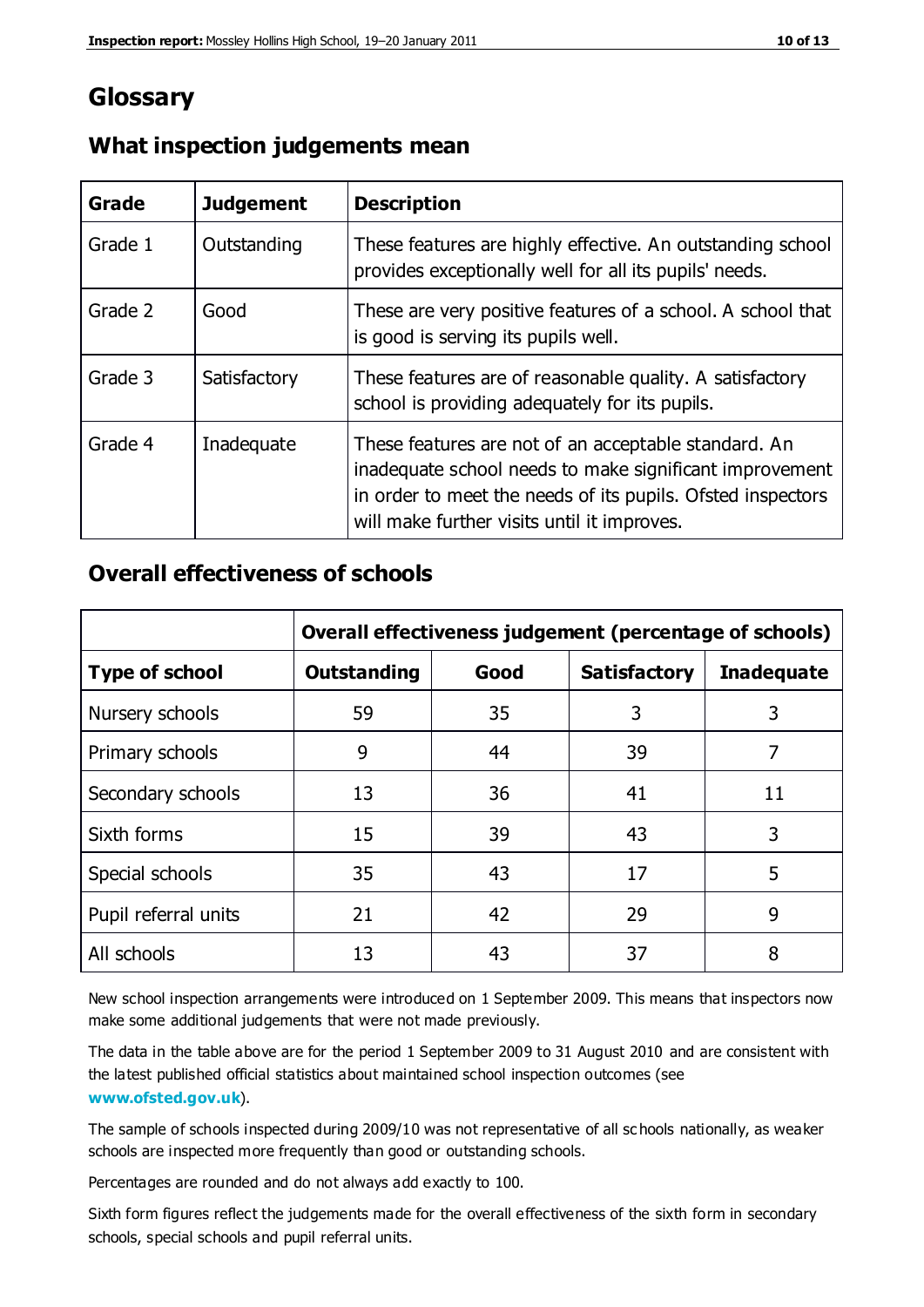# **Common terminology used by inspectors**

| Achievement:               | the progress and success of a pupil in their learning,<br>development or training.                                                                                                                                                          |  |  |
|----------------------------|---------------------------------------------------------------------------------------------------------------------------------------------------------------------------------------------------------------------------------------------|--|--|
| Attainment:                | the standard of the pupils' work shown by test and<br>examination results and in lessons.                                                                                                                                                   |  |  |
| Capacity to improve:       | the proven ability of the school to continue<br>improving. Inspectors base this judgement on what<br>the school has accomplished so far and on the quality<br>of its systems to maintain improvement.                                       |  |  |
| Leadership and management: | the contribution of all the staff with responsibilities,<br>not just the headteacher, to identifying priorities,<br>directing and motivating staff and running the school.                                                                  |  |  |
| Learning:                  | how well pupils acquire knowledge, develop their<br>understanding, learn and practise skills and are<br>developing their competence as learners.                                                                                            |  |  |
| Overall effectiveness:     | inspectors form a judgement on a school's overall<br>effectiveness based on the findings from their<br>inspection of the school. The following judgements,<br>in particular, influence what the overall effectiveness<br>judgement will be. |  |  |
|                            | The school's capacity for sustained<br>improvement.                                                                                                                                                                                         |  |  |
|                            | Outcomes for individuals and groups of pupils.                                                                                                                                                                                              |  |  |
|                            | The quality of teaching.                                                                                                                                                                                                                    |  |  |
|                            | The extent to which the curriculum meets<br>pupils' needs, including, where relevant,<br>through partnerships.                                                                                                                              |  |  |
|                            | The effectiveness of care, guidance and<br>support.                                                                                                                                                                                         |  |  |
| Progress:                  | the rate at which pupils are learning in lessons and<br>over longer periods of time. It is often measured by<br>comparing the pupils' attainment at the end of a key                                                                        |  |  |

stage with their attainment when they started.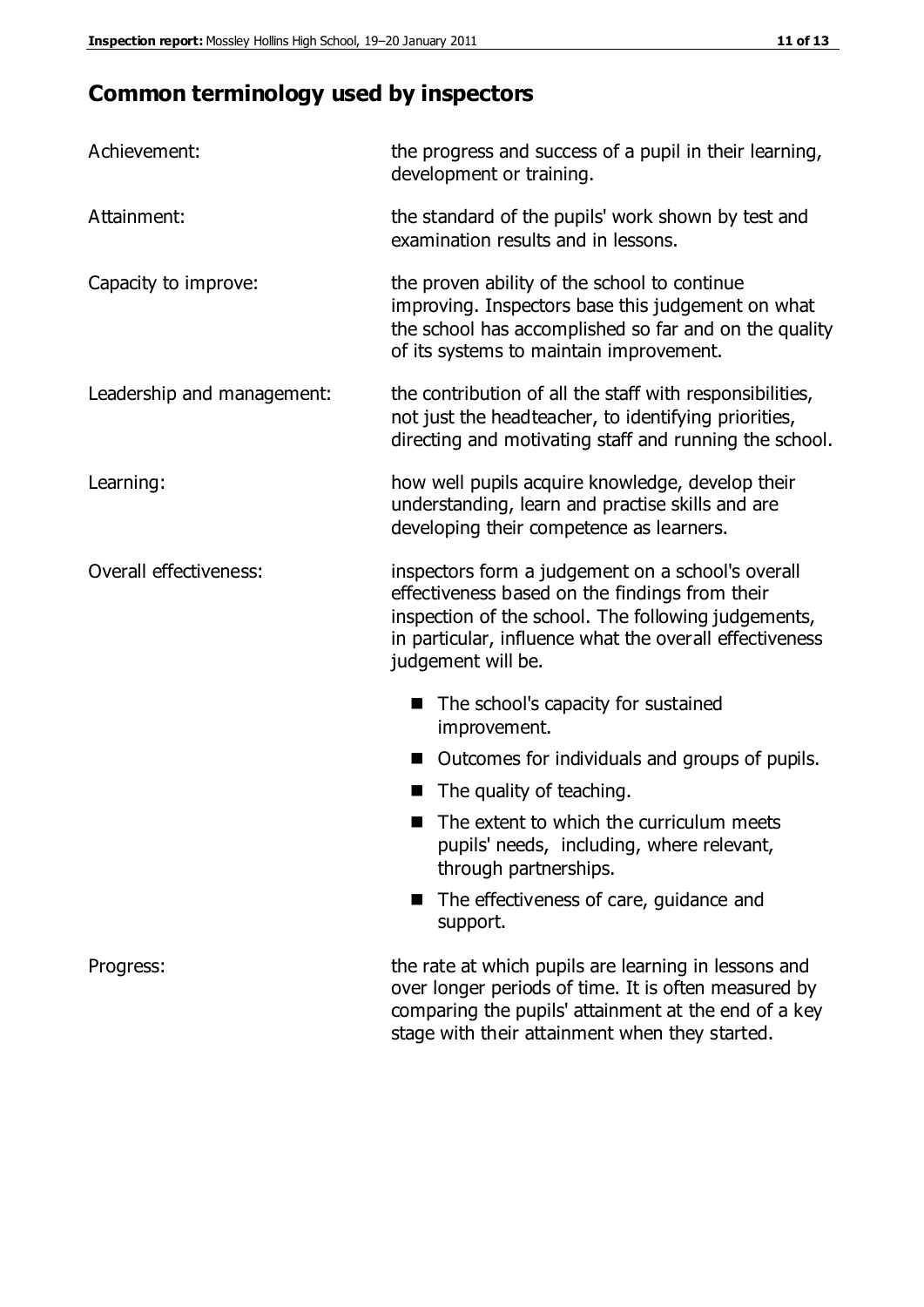#### **This letter is provided for the school, parents and carers to share with their children. It describes Ofsted's main findings from the inspection of their school.**

21 March 2011

#### Dear Students

#### **Inspection of Mossley Hollins High School, Ashton-Under-Lyne, OL5 9DJ**

Thank you for welcoming the inspection team into your school when we visited you recently. We thoroughly enjoyed our time with you and would like to share with you what we found out about your school. We agree with what you and your parents told us, Mossley Hollins is an excellent school. These are the main reasons why we judged the school to be so outstanding:

- You achieve good progress in your studies and reach above average standards, especially in your GCSE results.
- We found that the curriculum you receive provides you with excellent choices and is very well suited to your future needs.
- The headteacher and all school leaders are outstanding in their efforts to improve your school.
- You behave exceptionally well, attendance is excellent and you work very hard.
- All the staff in school take care of you very well.
- You receive good lessons which are improving because the staff are always looking for ways to get better.

Even outstanding schools can improve. We have asked that better use is made of the assessment information about your attainment. In particular, we have said that teachers should use this data better so that the tasks you are given in lessons are always suitably challenging for you to learn. Also, we have asked that all your work is marked on time and helps you to improve.

Thank you once again for all your help. We wish you well in the future and hope you enjoy your new school building.

Yours sincerely

Mr John Coleman Her Majesty's Inspector